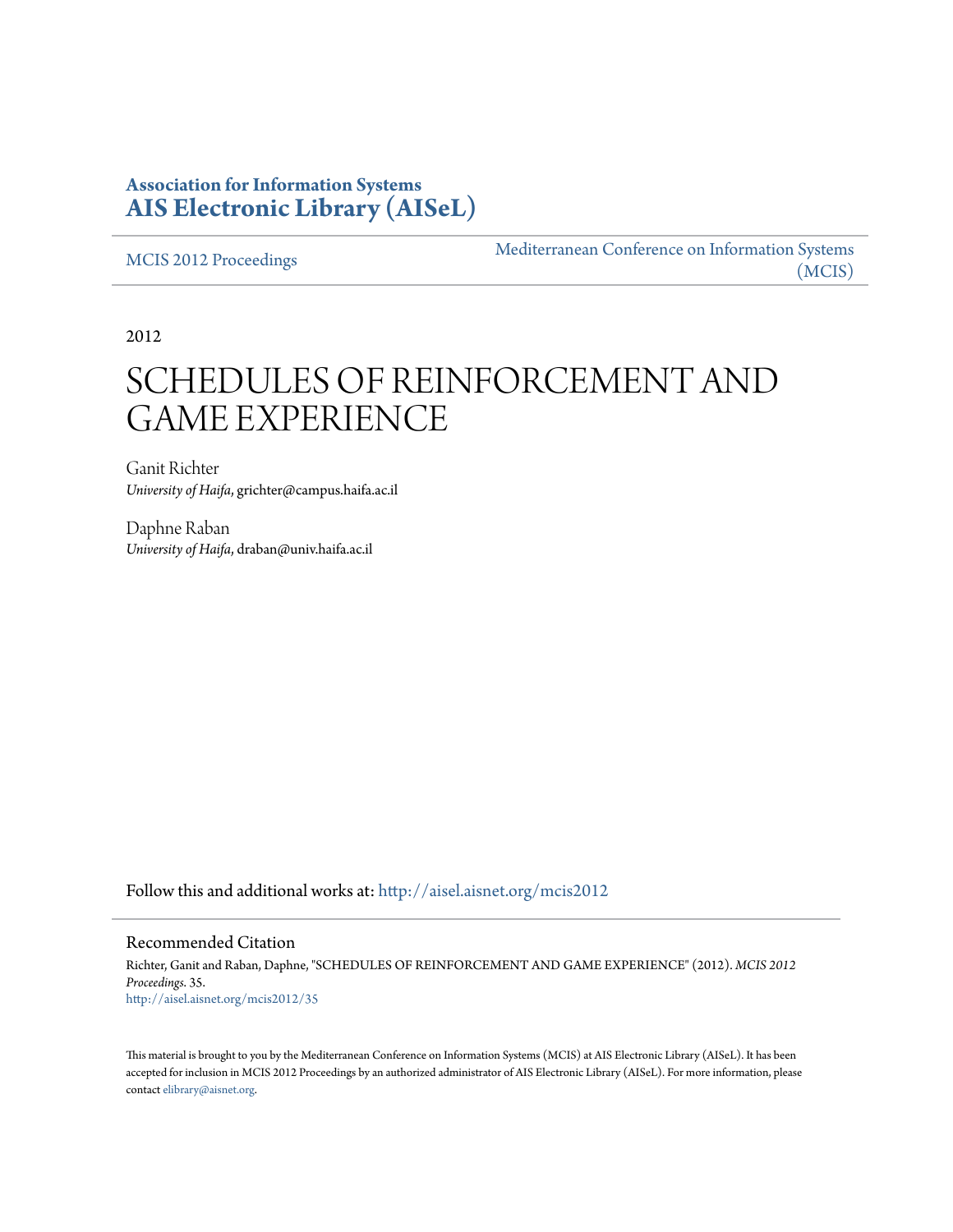# SCHEDULES OF REINFORCEMENT AND GAME EXPERIENCE

Richter, Ganit and Raban, Daphne, Graduate School of Management, University of Haifa, Mount Carmel, Haifa 31905, Israel, grichter@campus.haifa.ac.il, [draban@univ.haifa.ac.il](mailto:draban@univ.haifa.ac.il)

## Abstract:

*The objective of this paper is to better understand the incentives and rewards structure in online serious games for crowds. We address the issue of feedback mechanisms with a focus on the relationship between game behavior and accumulated game scores (points). We posit that the score keeping system design is likely to inform us regarding patterns of participation in games. Our question is: what is the theoretical basis for designing a solid scoring function that would motivate players in three ways: a. to start playing; b. to continue playing; c. to strive to win? This paper presents a serious game for a large user base (crowd) and highlights some aspects and benefits of using an online serious game for crowds to enhance knowledge sharing. Understanding game scores promises to offer interesting implications in various fields such as business, knowledge sharing, game design, collaborative design environments and education. Currently, this paper is conceptual; however, findings are expected before the MCIS conference.*

*Keywords: serious games, rewards, points, motivation*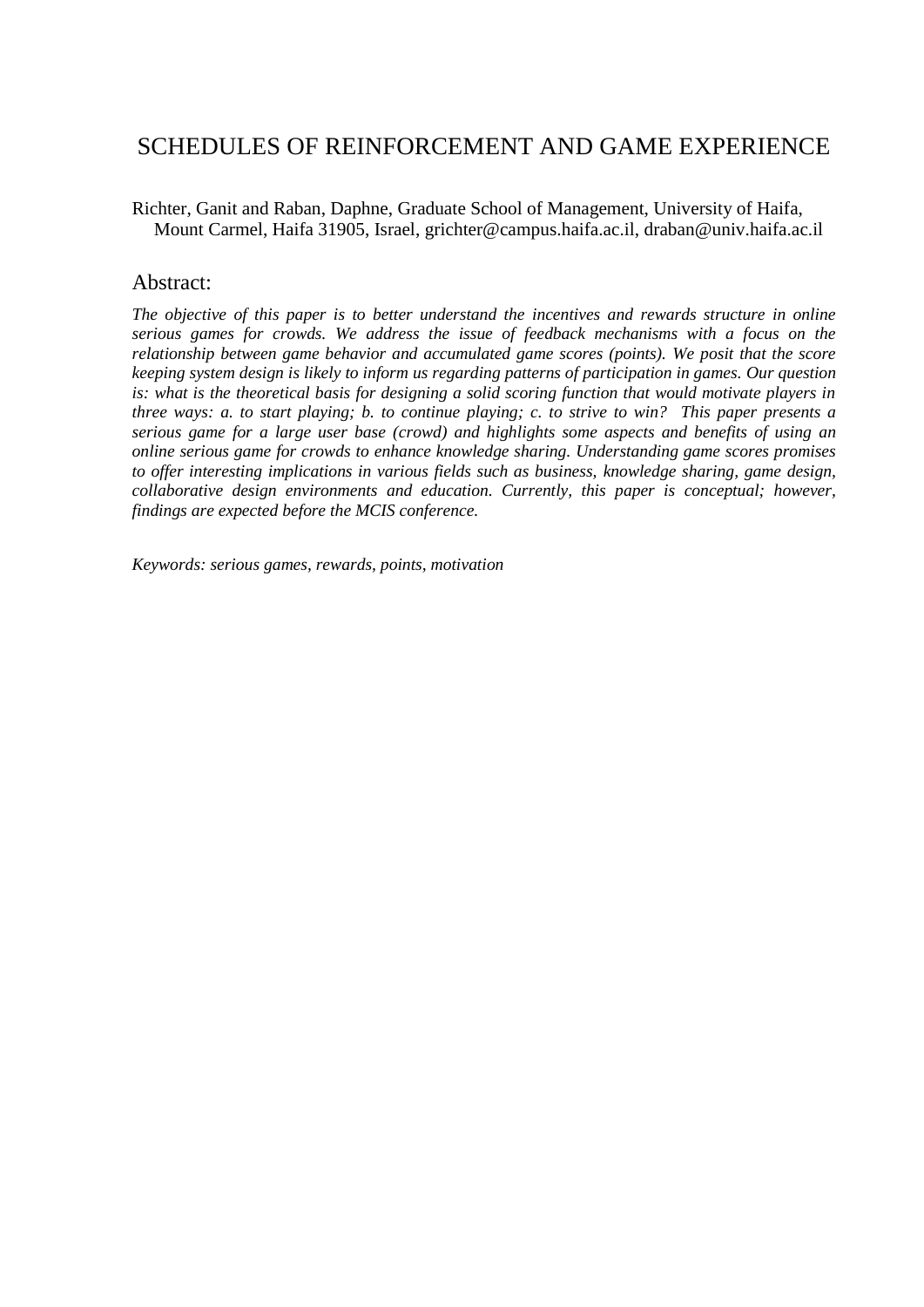# **INTRODUCTION**

A game is a competitive interaction which is guided by rules and is intended to achieve certain objectives. Broadly, games can be divided into two large groups: serious and casual games. Specifically, serious games are games which are used for more than mere entertainment (Breuer & Bente, 2010). Serious games have been applied in military, government and NGOs, educational, corporate, healthcare, political, business, marketing and communication settings. This rapid development in recent years generates academic and business interest (Breuer & Bente, 2010; DeKanter, 2004). The worldwide online game market is forecasted to reach over \$29 billion in 2016, almost twice the \$15.7 billion sales of 6 years earlier in 2010 (Hsiao & Chiou, 2011).

Prior research on games covers aspects such as social and intrinsic motivations for playing games, game flow and learning (Crawford, 1984; Crawford, 2003; Garris, Ahlers, & Driskell, 2002; Leemkuil, Jong, & Ootes, 2000), yet very few published research studies have focused on score keeping as motivators. This is surprising in light of the prominence of scores in game interfaces and in light of the large variety of available score keeping schemes. This research offers to narrow this gap by gaining a deep understanding of game motivations and linking them to game behavior and outcomes via novel scoring functions.

Our focus is on players' motivations in a new game environment called serious games for crowds. These games were born from the combination between the concept of "The Wisdom of Crowds" and serious games. Consequently, games for crowds are computerized and networked games played in order to fulfill productive tasks such as knowledge sharing, error correction, sense making and more. The crowd fills a purpose while each player is intrinsically and extrinsically motivated. Using serious game for crowds, developed at IBM Haifa research lab, a series of controlled experiments is planned within which we wish to link between established behavioral theories and emerging theories describing the concept of the wisdom of crowds, and explore this new model in the serious multiplayer games arena.

Following is a brief overview of motivation and behavioral theories, an outline of feedback mechanisms and scoring in games, and, finally, a suggestion to apply a crowd-based game to help enrich and expand social network information and organizational knowledge sharing.

## **MOTIVATION IN GAMES**

Game playing is fun, attractive, engaging, and often provides immediate feedback. Part of the motivation of game players arises from the uncertain outcome and focus on the goal. Studies have shown that games create intrinsic motivation partly through fantasy, challenge, curiosity and competition (Crawford, 1984; Crawford, 2003; Garris et al., 2002; Leemkuil et al., 2000).

Two important research streams are relevant to the study of motivation in games. The first focuses on identifying frameworks that explain motivations for playing games. Two theories central to our research in this field are: Skinner's Principle of Partial Reinforcement, and Deci & Ryan 's Self-Determination Theory. The second research stream centers on Csikszentmihalyi Flow theory and identifying attributes that influence gaming. Some of these attributes mentioned in the literature include players' engagement, intensity of arousal, attention, enjoyment, depth of involvement, and task persistence (Garris et al., 2002). Understanding the interplay between the research streams is expected to help develop better serious games for business and management purposes.

## **Motivation Theories**

Motivation refers to an individual's choice to engage in an activity and the intensity of effort or persistence in that activity (Garris et al., 2002). People who are highly motivated are more likely to engage in, devote effort to, and persist longer at a particular activity.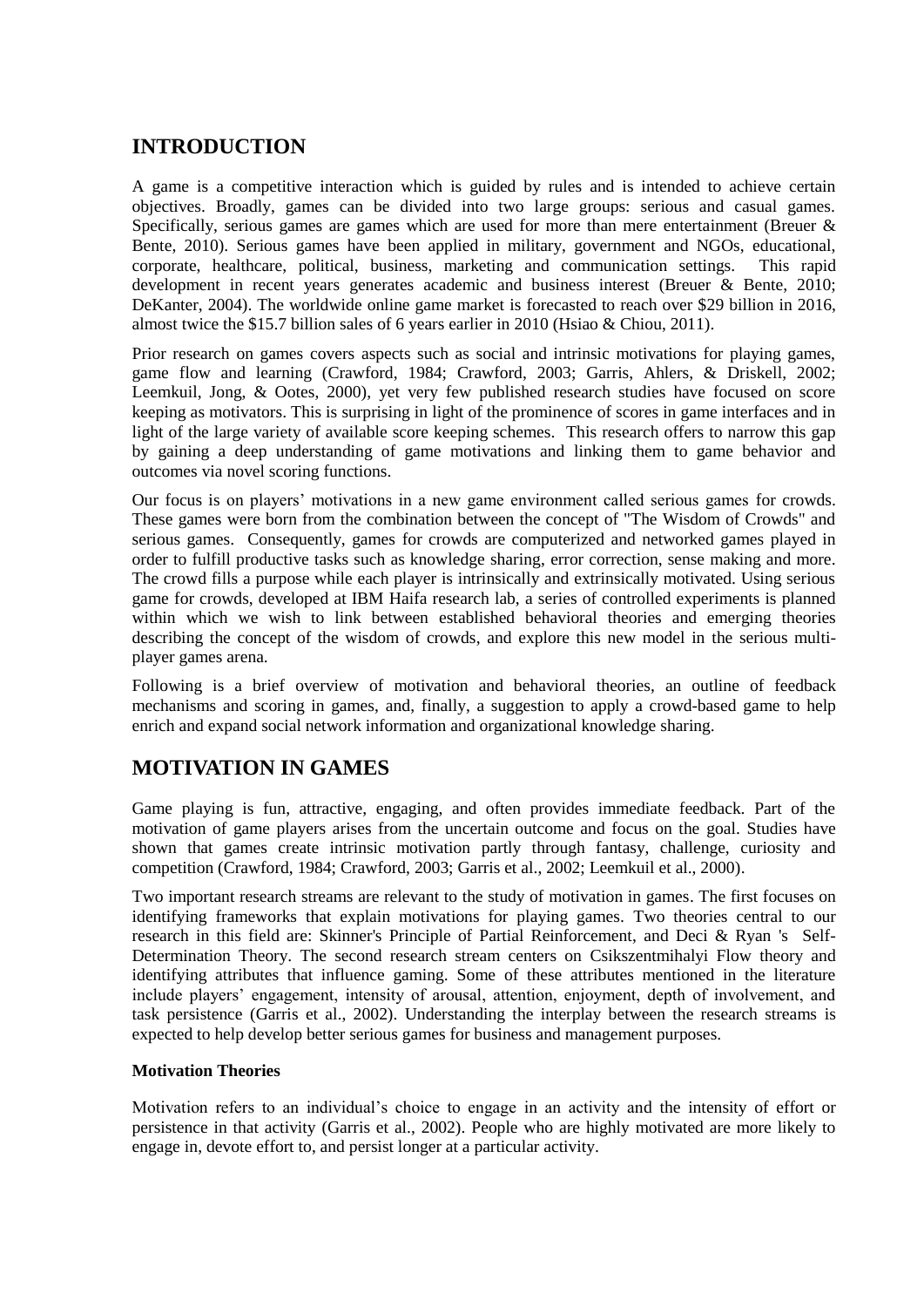Motivations are often divided into two major types: intrinsic and extrinsic (Deci, Koestner, & Ryan, 1999; Ryan & Deci, 2000a). Intrinsic motivation is defined as engaging in an activity for the inherent satisfaction it provides rather than for some separable consequence. Intrinsic motivation drives a person to act for the fun or challenge entailed rather than because of external prods, pressures, or rewards (Ryan & Deci, 2000a). Extrinsic motivation is a construct that pertains whenever an activity is done in order to attain some separable outcome. Extrinsic motivation thus complements intrinsic motivation (Ryan & Deci, 2000a). Common extrinsic motivations are rewards like money, grades, status or prizes. Both intrinsic and extrinsic motives play a role in determining player behavior (Garris et al., 2002). The present research aims to combine intrinsic with extrinsic motivation in order to raise engagement in serious games.

Many researchers consider intrinsic and extrinsic motivations as two distinguishable and separable motivations; in contrast Self-Determination Theory (SDT) defines intrinsic and varied extrinsic sources of motivation on a continuum from external to internal motivation (Ryan & Deci, 2000b). The theory focuses on types, rather than amount, of motivation, paying particular attention to autonomous motivation, controlled motivation, and amotivation as predictors of performance and well-being. SDT proposes that motivation is multidimensional and resides along a continuum of self-determination ranging from amotivation (lack of motivation to act) through extrinsic motivation (acts in response to external outcomes) to intrinsic motivation (when a person acts for the inherent pleasure derived from that particular activity) (Gillison, Standage, & Skevington, 2006; Ryan & Deci, 2000b).

SDT discussed three psychological needs: autonomy, competence, and relatedness (Rigby & Przybylski, 2009; Ryan & Deci, 2000b; Wang, Khoo, Liu, & Divaharan, 2008). Autonomy is the ownership of one's behavior. Competence is the ability to produce desired outcomes and to experience mastery and effectiveness. Relatedness is the feeling of being connected with others. If these three needs are satisfied, growth and development results, and intrinsic motivation for the task increases. When the three needs are not met, negative emotions (anxiety and anger) may result, and intrinsic motivation is undermined (Wang et al., 2008).

According to the SDT theory there are 4 extrinsically motivated behaviors: external regulation, introjected regulation, identified regulation and integrated regulation (Ryan & Deci, 2000b). Integrated regulation and intrinsic motivation are both forms of autonomous self regulation. Accordingly, qualities that are associated with intrinsically motivated behavior can be used as markers of the extent to which an extrinsic regulation has become integrated (Deci, Vallerand, Pelletier, & Ryan, 1991) . Studies show that more autonomous extrinsic motivation is associated with more engagement, better performance, lower dropout, higher quality learning (Ryan & Deci, 2000b).

SDT was instrumental in explaining the motivational dynamics of learning (Ryan & Deci, 2000a; Ryan & Deci, 2000b). Studies of SDT and education have shown that supporting intrinsic needs of autonomy, competence, and relatedness facilitates deeper and more internalized learning (Rigby & Przybylski, 2009), and that from the self-determination perspective, the fundamental principles that support both enjoyable games and learning are well synchronized (Rigby & Przybylski, 2009). Recent studies confirmed that experiences of competence, autonomy, and relatedness were major contributors to game enjoyment, regardless of the specific content, complexity, or genre of games (Przybylski, Rigby, & Ryan, 2010; Wang et al., 2008).

Skinner's Principle of Partial Reinforcement claims that occasional reinforcement of behaviors leads to slower extinction than continuous reinforcement (Lilienfeld, 2009). Skinner found out that different schedule of reinforcement yield distinctive patterns of responding (Lilienfeld, 2009). Malone applied the same idea stating that in order to engage a learner, feedback should be surprising, and he proposed to do this by using randomness (Malone, 1981). We propose to examine Skinner and Malone's observations in the context of games through the angle of the score keeping function and in order to exhibit integrated regulation.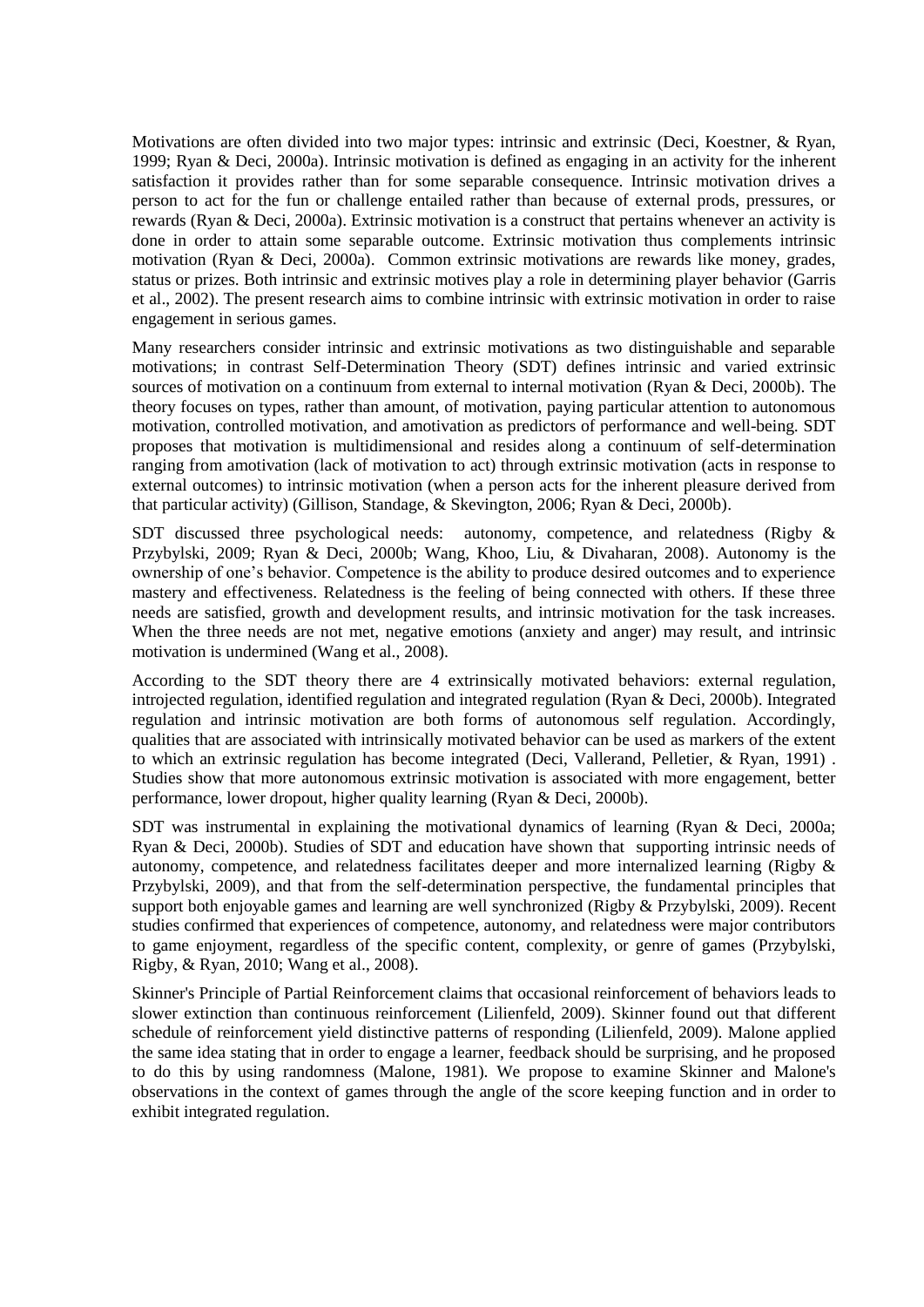#### **Theory of Flow**

Flow is a concept that is often applied to understanding the environmental and individual variables that influence users' intrinsic motivations for playing games (Chen, 2007; Rieber, 1996). Csikszentmihalyi (1990) described a state of flow as the positive experience of being fully engaged in an activity, with a high level of enjoyment and fulfillment (Chen, 2007). Flow derives from activities that are optimally challenging and in which there are clear goals and feedback, concentration is intensely focused, there is a high degree of control, and users are absorbed to the extent that they lose a sense of time and self (Crawford, 1984; Garris et al., 2002; Rieber, 1996; Van Eck, 2006). Chen (2007) claims that games should have three core elements in order to evoke flow: be intrinsically rewarding, offer the right amount of challenges to match with the player's ability, and provide a sense of personal control over the game activity.

While playing, the player acts in the 'flow zone', where the activity reaches a balance between difficulty or challenge complexity and the player's ability to address and overcome it (Chen, 2007). If the challenge is beyond or under the player's ability then anxiety or boredom break the player's flow experience (Chen, 2007). Different players have different flow zones, since they have different skills and expect different challenges. Therefore, according to Chen (2007) games have to offer many choices, adapting to different users' personal flow zone.

Flow has an important role in driving people to play online games and in their intention to play continuously (Hsu & Lu, 2004; Lee, 2009). Voiskounsky et al. (2004) show that there are numerous sets of flow dimensions that depend on task specificity. Based on Csikszentmihalyi's flow framework Sweetser and Wyeth(2005) define a model of player enjoyment in computer games. GameFlow consists of eight core elements: concentration, challenge, skills, control, clear goals, feedback, immersion, and social (Sweetser & Wyeth, 2005).

The next section describes parts of the achievement structure of games which plays a role in making games motivational and engaging.

## <span id="page-4-0"></span>**INTERACTIVITY, FEEDBACK, [REWARDS AND SCORES](#page-4-0)**

Games contain elements designed to deliver information to the player as part of an ongoing motivational process. These include: interactivity, feedback, reward and score.

**Interactivity** is the extent to which users feel the mutual effect that they and the environment have on one another (Manninen, 2000; Kalman, Ravid, Raban, & Rafaeli, 2006). It measure how actively responsive a medium is to users (Chou, 2003).The game's interactivity allows a continuous stream of challenging and competitive situations to be resolved by the player (Vorderer et al., 2003; Vorderer, Hartmann, & Klimmt, 2003). The level of interactivity is a function of the speed of response, the number of different events that can happen as a result of the player's input and the match between the virtual actions in the game and natural actions in the real world (Manninen, 2000; Reeves & Read, 2009). Reeves adds that interactivity creates contingency, the result is that the player feels important and feels listened to (Reeves & Read, 2009). Better interactivity produces a more pleasing, bettercontrolled interaction within the virtual environment (Manninen, 2000), engagement (Kalman et al., 2006), enjoyment (Vorderer et al., 2003) and satisfaction (Rafaeli & Sudweeks, 1997). One particular interactivity element is feedback which is described next.

**Feedback** is a broad term referring to information provided back to a player based on his/her performance (Mason & Bruning, 1999). It implies that there is an interactive flow between the learner and the system, based on information generated by the player and coming back to him as an output after some processing (Burgos, Van Nimwegen, Van Oostendorp, & Koper, 2007). The purpose of providing feedback is to enhance learning and improve performance. Feedback provides useful and immediate information about performance (Burgos et al., 2007; Garris et al., 2002), and it informs the users about whether or not their intended actions resulted in the expected outcomes (Rieber, 1996).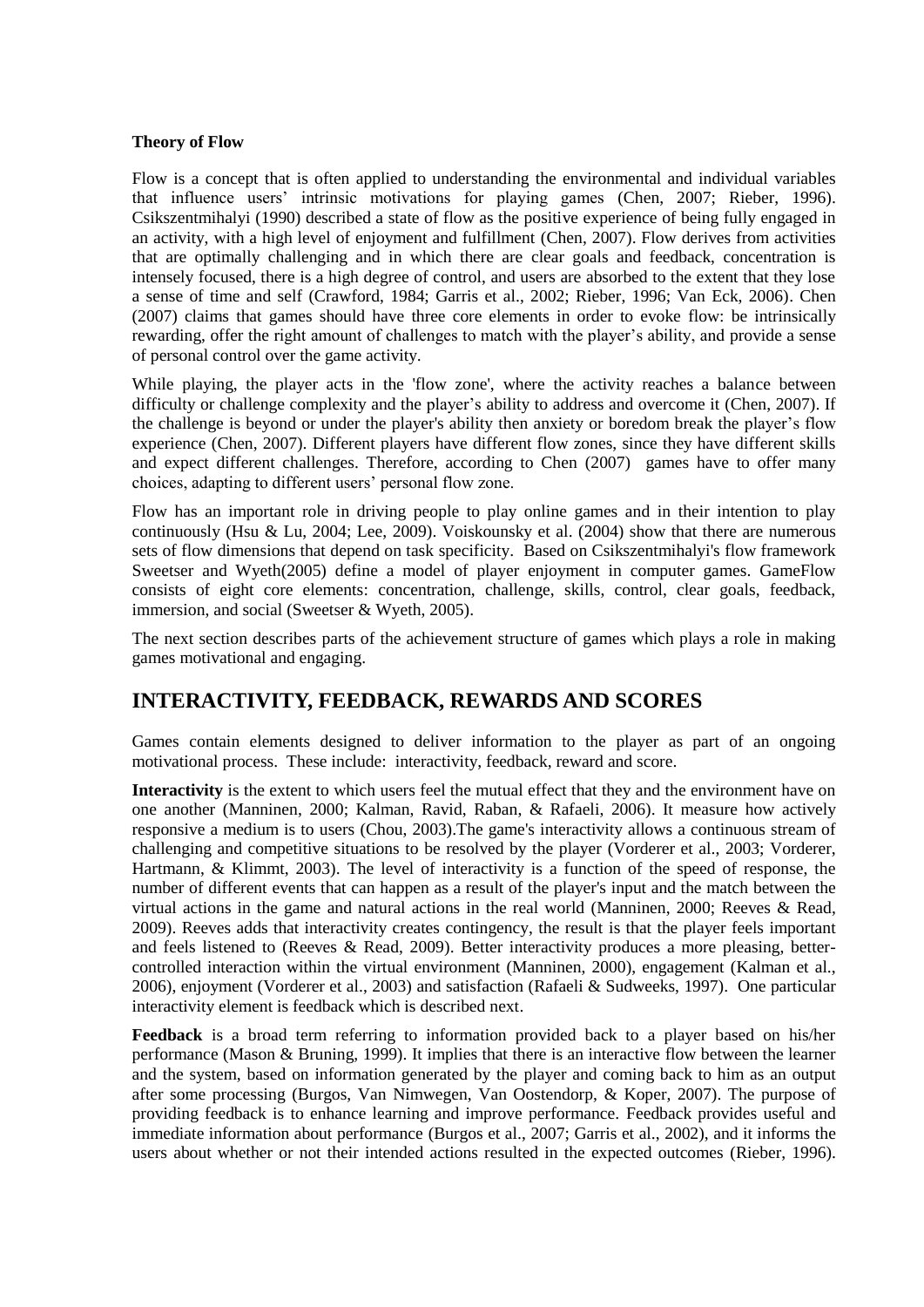Quick feedback creates immediacy and contingency in the interactions. Contextual and instant feedback based on goal commitment increases the effort, the performance and the motivation (Burgos et al., 2007). The close connection between behavior and feedback increases the likelihood that reinforcement will be effective (Reeves & Read, 2009).

Games give feedback over long and short time scales and also at every scale in between (Reeves & Read, 2009). Some games give general feedback which can take many forms such as textual, visual, and aural (Rieber, 1996), whereas others provide granular and timely feedback using quantitative feedback such as points, progress bars, status gauges (Reeves & Read, 2009; Przybylski et al., 2010).

**Rewards** are a type of feedback which has several purposes such as enticement to enter or continue the game, to provide frequent/ immediate game feedback, to reach the final game goal, to encourage learning (Kolo & Baur, 2004; Rettberg, Corneliussen, & Rettberg, 2008; Sweetser & Wyeth, 2005). Rewards create a forward looking environment and therefore they encourage players to sustain in the game play, and help to develop a competitive environment. Players expect to be rewarded appropriately for continued play; the effort invested in a game should be correlated to the rewards of success (Sweetser & Wyeth, 2005). Complex tasks usually are broken down into small units, so larger accomplishments are recognized as smaller ones accumulate (Reeves & Read, 2009).

Some types of rewards used in online games include treasures, items, high scores, gold pieces, achievements, or badges (Kolo & Baur, 2004).

**Scores** play a role in making games motivational, challenging and engaging (Hacker & Von Ahn, 2009; Vukovic, Laredo, & Rajagopal, 2010). Events in the game can raise or lower the score of different players. By earning points the player gets information about his/her performance and incremental success in the game is thus encouraged to continue playing (Mason & Bruning, 1999; Von Ahn, Liu, & Blum, 2006). The exact number of points given to the players for different actions is believed to be unimportant (Von Ahn et al., 2006).

The score during the game reflects performance; score indicates completion or failure of missions. Performance feedback and score keeping allow the player to track progress towards desire goals (Garris et al., 2002) and encourage mastery of the game (Federoff, 2002). Final outcome measures reflect the learner's overall performance in the game. Outcome measures document the final status of events, or may specify a relative scaling of performance in relation to others (Leemkuil et al., 2000). Using points increases motivation by providing a clear connection between effort in the game, performance and outcomes (points) (Von Ahn & Dabbish, 2008).

Hacker and Von Ahn (2009) studied several variations of score keeping functions. They show that using a constant or a linear score keeping function makes the game less enjoyable than using an exponential or sigmoid scoring function. Using a constant function, for example, allows players to earn points in every round with high probability, whereas in the other cases, the score keeping function adds excitement to the game by creating an artificial ladder from which players can fall if they make a mistake (Hacker & Von Ahn, 2009).

Related to score-keeping is the use of ranks (player skill levels) and top scores list (leaderboard) (Von Ahn et al., 2006; Von Ahn, 2009). Players are ordered based on the total number of points they have accumulated. Leaderboards display a list of top scores along with players names next to each value. Leaderboards usually compare and rank players using measurements such as number of wins or high score (Medler & Magerko, 2011). Comparing players along quantitative measurements provokes competition (Medler & Magerko, 2011). Current rank and the number of points remaining for the next rank drive the player to earn more points in order to reach the next level (Von Ahn, 2009). Virtual points and user ranking increase players' activity and also encourage secondary contributions such as engagement of lurkers through ratings and comments (Farzan et al., 2008; Vukovic et al., 2010). Thom, Millen and DiMicco (2012) show that removal of a points-based incentive system made a significant negative impact on players activity, it reduce overall participation.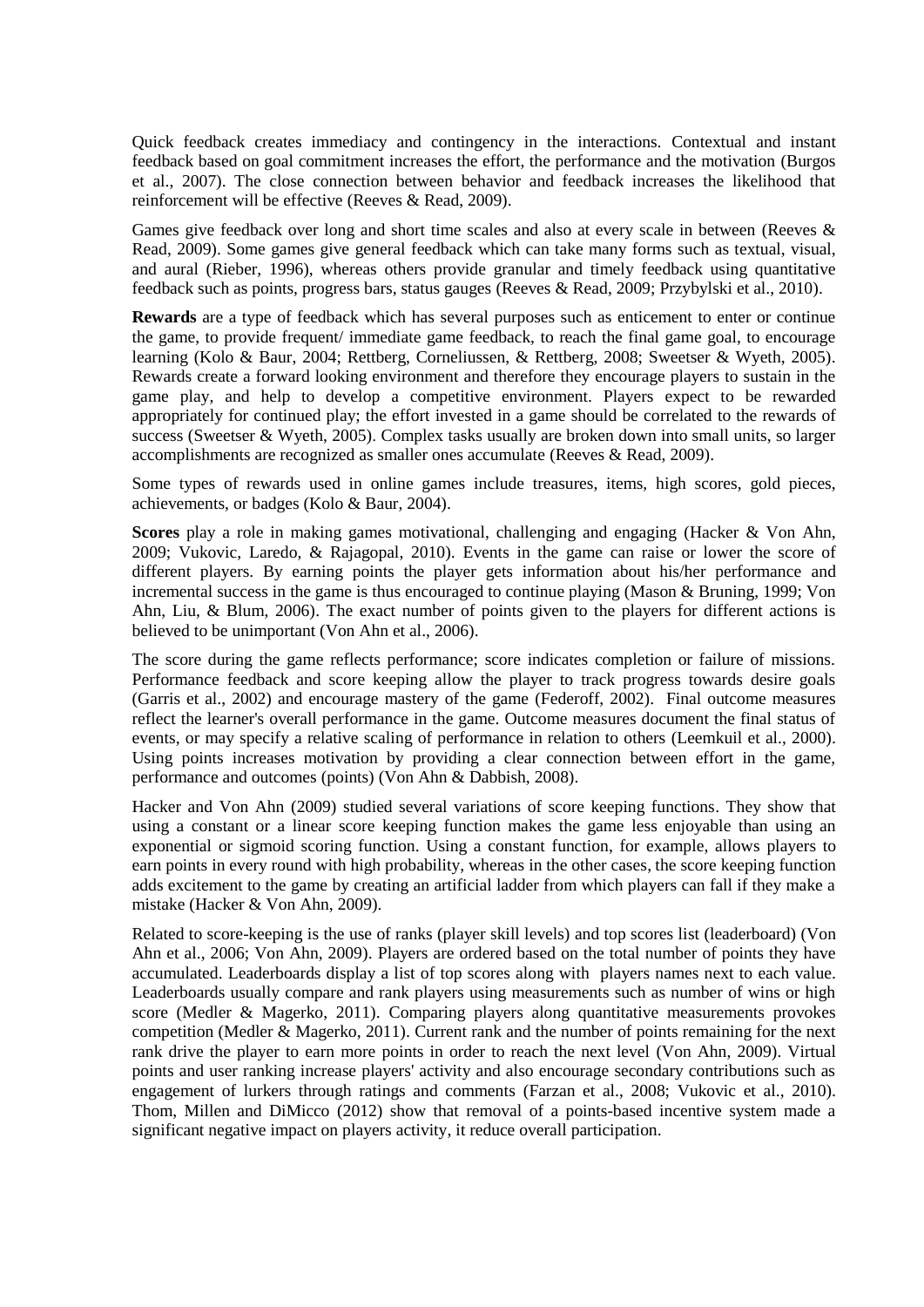Score strategies used to keep players engaged include extra bonus points, dividend points, or points deduction for using hints (Von Ahn et al., 2006).

Scores can be found in offline games as well, but they are prevalent online where a large variety of scoring mechanisms is available. The computer can implement complex arithmetic and logical rules, and can readily change game parameters (Crawford, 1984). Combined with the ability to monitor game decisions and performance, the computerized environment is well-suited for developing behavior-based score keeping schemes.

## **RESEARCH TOOL**

The prominence of scores in game interfaces creates an intriguing research opportunity on the effect of game scores on player behavior and motivation. In a series of controlled experiments we will examine the effect of different scoring schemes on game participation aiming to improve persistent and productive participation.

The main research tool is a crowd-based networked game called GuessWho which was developed by IBM. GuessWho prompts players with names of people they are likely to know based on a corporate recommender system. The player's task is to provide related people and tags for those individuals. The participants are rewarded for contributing valuable information about the implicit corporate social structure while having fun. An early version of the game used in pilot testing indicates that the game rapidly collects large volumes of valid information using points as an incentive for participation (Guy, Perer, Daniel, Greenshpan, & Turbahn, 2011). GuessWho focuses on collecting data about social relationships. In addition it introduces a score keeping function that includes dividend points (Guy et al., 2011). We offer to take a closer look at the scoring scheme; investigate refinements, means for longer engagement, and balances between validity and diversity. Currently, lessons learned are being implemented in the game software. The first series of planned experiments is described next.

## **Pilot Experiment**

The proposed pilot experiment is the first of a series of planned controlled experiments. In this level we investigate different patterns of reinforcement as means for longer engagement. Based on Skinner's Principle of Partial Reinforcement, the planned experiments vary along two dimensions:

- The consistency of administering reinforcement: size of score (fixed versus variable response)
- The timing of reinforcement (constant frequency versus variable time intervals).

Based on these two dimensions a 2X2 experiment will be conducted to examine the behavior of players under partial, non-continuous reinforcements versus full, continuous, reinforcements. This design will result in four schedules of reinforcement (see Figure 1):

- provide fixed reinforcement for each player action
- provide varying reinforcement for each player action
- provide fixed reinforcement intermittently
- provide varying reinforcement intermittently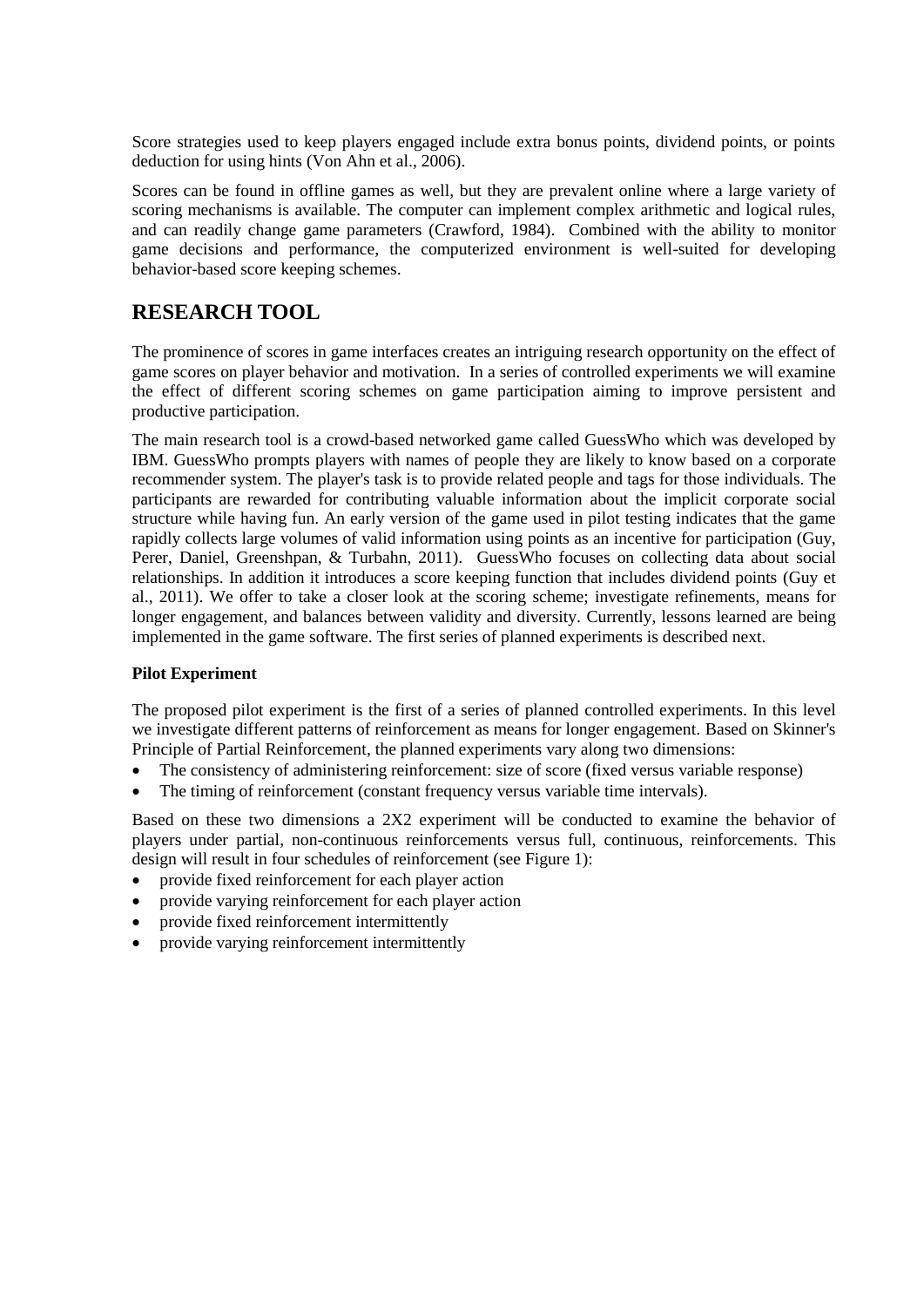

**Continuous** 

#### *Figure 1: 2X2 experimental design for a pilot study*

Hypothesis 1: Partial, non-continuous reinforcement will be associated with the following outcomes:

- improve persistent and productive game participation
- the duration of participation in the activity will be longer
- increase frequency of participation in the game
- players will have a better gaming experience
- players will play more intensely

Hypothesis 2: If player's experience is supported by partial, non-continuous reinforcements then he/she will exhibit integrated motivation

We hypothesize that different patterns of reinforcement yield distinctive patterns of responding; if players are rewarded only occasionally it is more likely that they continue playing in the hope of getting reinforcement, so they maintain the game play for a long time. This pattern of partial reinforcement may keep players engaged and therefore create lasting participation.

If accepted, preliminary results will be presented in the MCIS conference.

#### References

Breuer, J. S., & Bente, G. (2010). Why so serious? on the relation of serious games and learning. Eludamos.Journal for Computer Game Culture, 4(1), 7.

Burgos, D., Van Nimwegen, C., Van Oostendorp, H., & Koper, R. (2007). Game-based learning and the role of feedback: A case study. Advanced Technology for Learning, 4(4), 188-193.

Chen, J. (2007). Flow in games (and everything else). Communications of the ACM, 50(4), 31-34. Chou, C. (2003). Interactivity and interactive functions in web-based learning systems: A technical

framework for designers. British Journal of Educational Technology, 34(3), 265-279.

Crawford, C. (1984). The art of computer game design Osborne/McGraw-Hill.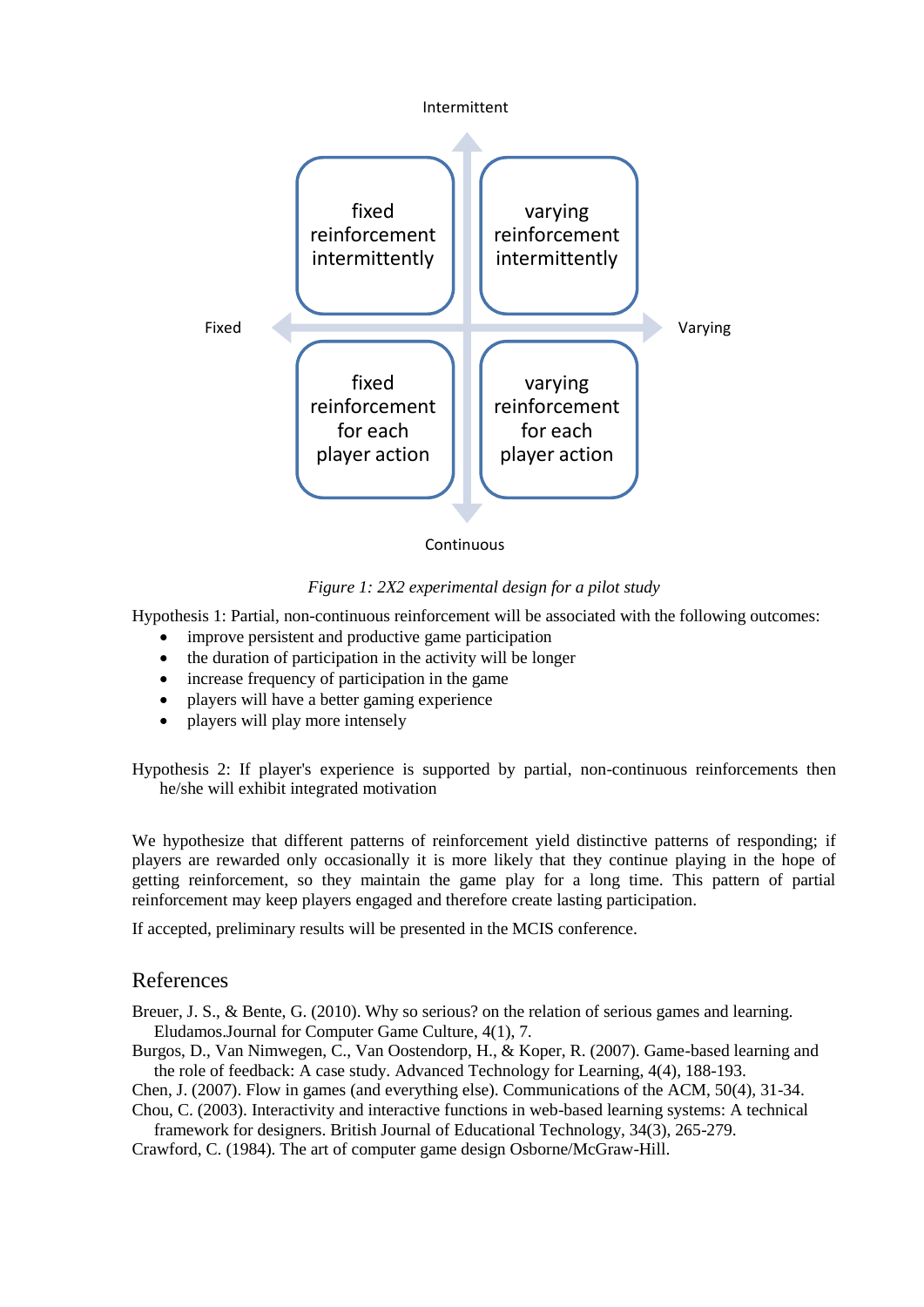Crawford, C. (2003). Chris crawford on game design New Riders Publishing Thousand Oaks, CA, USA.

Deci, E. L., Koestner, R., & Ryan, R. M. (1999). A meta-analytic review of experiments examining the effects of extrinsic rewards on intrinsic motivation Psychological Bulletin, 125, 627-668.

- Deci, E. L., Vallerand, R. J., Pelletier, L. G., & Ryan, R. M. (1991). Motivation and education: The self-determination perspective. Educational Psychologist, 26(3-4), 325-346.
- DeKanter, N. (2004). Gaming redefines interactivity for learning. TechTrends, 49(3), 26-31.

Farzan, R., DiMicco, J. M., Millen, D. R., Dugan, C., Geyer, W., & Brownholtz, E. A. (2008). Results from deploying a participation incentive mechanism within the enterprise. Proceedings of the Twenty-Sixth Annual SIGCHI Conference on Human Factors in Computing Systems, pp. 563-572.

Federoff, M. A. (2002). Heuristics and Usability Guidelines for the Creation and Evaluation of Fun in Video Games,

Garris, R., Ahlers, R., & Driskell, J. E. (2002). Games, motivation, and learning: A research and practice model. Simulation and Gaming, 33(4), 441-469.

Gillison, F., Standage, M., & Skevington, S. (2006). Relationships among adolescents' weight perceptions, exercise goals, exercise motivation, quality of life and leisure-time exercise behaviour: A self-determination theory approach. Health Education Research, 21(6), 836-847.

Guy, I., Perer, A., Daniel, T., Greenshpan, O., & Turbahn, I. (2011). Guess who?: Enriching the social graph through a crowdsourcing game. Proceedings of the 2011 Annual Conference on Human Factors in Computing Systems, pp. 1373-1382.

Hacker, S., & Von Ahn, L. (2009). Matchin: Eliciting user preferences with an online game. Proceedings of the 27th International Conference on Human Factors in Computing Systems, pp. 1207-1216.

Hsiao, C. C., & Chiou, J. S. (2011). The effects of a Player's network centrality on resource accessibility, game enjoyment, and continuance intention: A study on online gaming communities. Electronic Commerce Research and Applications,

Hsu, C. L., & Lu, H. P. (2004). Why do people play on-line games? an extended TAM with social influences and flow experience. Information & Management, 41(7), 853-868.

Kalman, Y. M., Ravid, G., Raban, D. R., & Rafaeli, S. (2006). Pauses and response latencies: A chronemic analysis of asynchronous CMC. Journal of Computer‐ Mediated Communication, 12(1), 1-23.

Kolo, C., & Baur, T. (2004). Living a virtual life: Social dynamics of online gaming. Game Studies, 4(1), 1–31.

Lee, M. C. (2009). Understanding the behavioural intention to play online games: An extension of the theory of planned behaviour. Online Information Review, 33(5), 849-872.

Leemkuil, H., Jong, T., & Ootes, S. (2000). Review of educational use of games and simulations. Knowledge Management, Interactive Training System,

Lilienfeld, S. O. (2009). Psychology: From inquiry to understanding Pearson/Allyn Bacon.

Malone, T. W. (1981). Toward a theory of intrinsically motivating instruction. Cognitive Science, 5(4), 333-369.

Manninen, T. (2000). Interaction in networked virtual environments as communicative action: Social theory and multi-player games. Criwg, pp. 154.

Mason, B. J., & Bruning, R. (1999). Providing feedback in computer-based instruction: What the research tells us. Retrieved July, 6, 2004.

Medler, B., & Magerko, B. (2011). Analytics of play: Using information visualization and gameplay practices for visualizing video game data. Parsons Journal for Information Mapping, 3(1)

Przybylski, A. K., Rigby, C. S., & Ryan, R. M. (2010). A motivational model of video game engagement. Review of General Psychology, 14(2), 154.

Rafaeli, S., & Sudweeks, F. (1997). Networked interactivity. Journal of Computer‐ Mediated Communication, 2(4), 0-0.

Reeves, B., & Read, J. L. (2009). Total engagement: Using games and virtual worlds to change the way people work and businesses compete Harvard Business School Press.